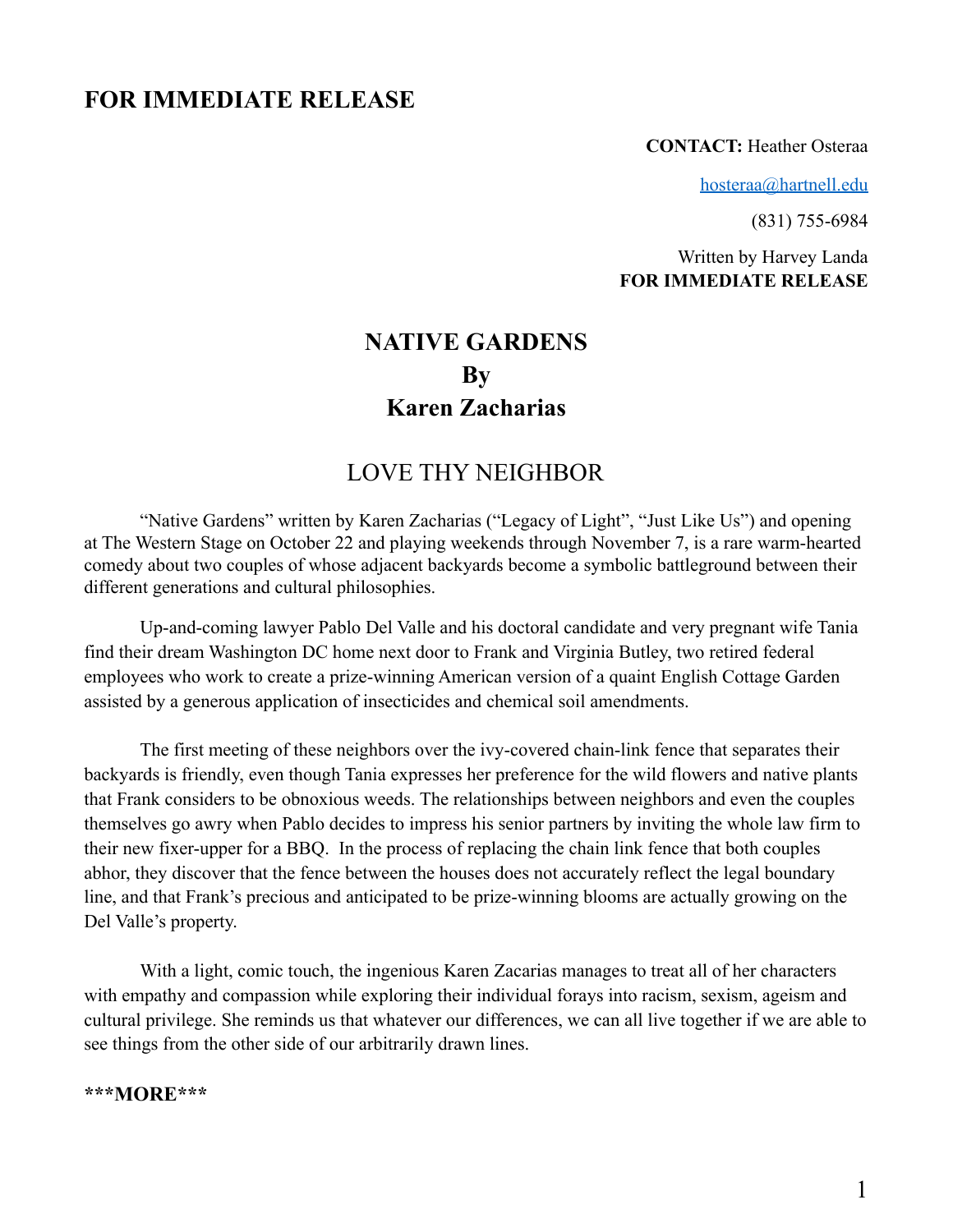Directed by Nina Capriola Costume design by Rebecca Gessert Hair and makeup design by Meagan Roux Properties design by Nicole Bryant Stephens Lighting design by John Englehorn Scenic design by David Parker Sound design by Dante Carballo Stage Managed by Laura Levin Assistant Stage Manager Lupita Marisol Rodriguez

### **CAST**

| Pablo Del ValleAndres Ortiz  |                                                 |
|------------------------------|-------------------------------------------------|
|                              |                                                 |
| Frank ButleyJeffrey T. Heyer |                                                 |
|                              | EnsembleLupita Marisol Rodriguez, Robert Feeney |

### **DETAILS**

**WHAT: Native Gardens by Karen Zacharias presented by The Western Stage**; The major theme of is "Sometimes it is hard to love thy neighbor as thyself."

**WHEN:** October 22 through November 7. Fridays and Saturdays at 7:30 p.m. Sundays at 2:00 p.m. With a special matinee on Saturday, October 30 at 2:00 p.m.

**WHERE:** In the Studio Theater of the Hartnell College Performing Arts Center, Building K, 411 Central Avenue, Salinas, California 93901.

### **TICKETS AND INFORMATION:**

\$26 General Admission; Senior and Military \$24; Children (5-15) \$12; Hartnell Students are free w/Hartnell I.D. Other Students w/school I.D. only \$20.

For more information go to **westernstage.com** or call (831) 755-6816. The Ticket Office is open 5-8 p.m., Wednesday through Saturday and one hour before curtain time on Sunday matinees.

### **SPECIALACCOMODATIONS**

This event is wheelchair accessible. Individuals requiring other special accommodations should contact the ticket office at least one week prior to the event.

### **IMPORTANT COVID-19 INFORMATION**

*Proof of full vaccination or negative Covid-19 test result must be presented to enter the building. Audiences are masked & distanced during performances. In compliance with Actor's Equity Association* requirements, all patrons seated in the Studio Theater must be fully vaccinated. All other guests will be seated *in the Recital Hall, Room K-125 for a Live Stream of the performance.*